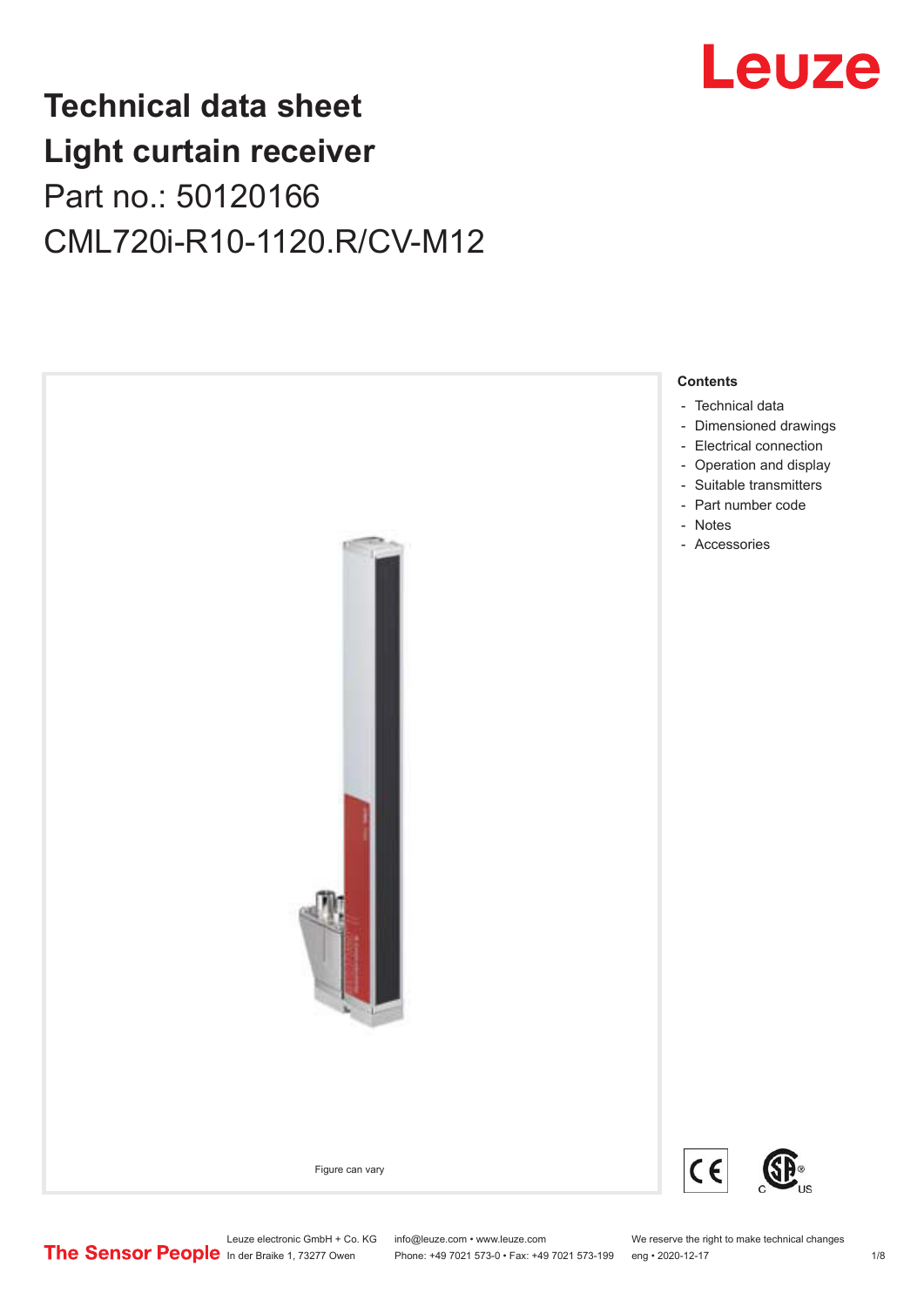### <span id="page-1-0"></span>**Technical data**

#### **Basic data**

| <b>Series</b>                                     | 720                                                                                                        |
|---------------------------------------------------|------------------------------------------------------------------------------------------------------------|
| <b>Operating principle</b>                        | Throughbeam principle                                                                                      |
| Device type                                       | Receiver                                                                                                   |
| <b>Contains</b>                                   | Accessories for the use of the BT-2R1                                                                      |
| <b>Application</b>                                | Object measurement                                                                                         |
| <b>Special version</b>                            |                                                                                                            |
| <b>Special version</b>                            | Crossed-beam scanning                                                                                      |
|                                                   | Diagonal-beam scanning                                                                                     |
|                                                   | Parallel-beam scanning                                                                                     |
|                                                   |                                                                                                            |
| <b>Optical data</b>                               |                                                                                                            |
| <b>Operating range</b>                            | Guaranteed operating range                                                                                 |
| <b>Operating range</b>                            | 0.37m                                                                                                      |
| <b>Operating range limit</b>                      | Typical operating range                                                                                    |
| <b>Operating range limit</b>                      | 0.29m                                                                                                      |
| <b>Measurement field length</b>                   | 1.120 mm                                                                                                   |
| <b>Number of beams</b>                            | 112 Piece(s)                                                                                               |
| Beam spacing                                      | 10 mm                                                                                                      |
|                                                   |                                                                                                            |
| <b>Measurement data</b>                           |                                                                                                            |
| Minimum object diameter                           | 20 mm                                                                                                      |
|                                                   |                                                                                                            |
| <b>Electrical data</b>                            |                                                                                                            |
| <b>Protective circuit</b>                         | Polarity reversal protection                                                                               |
|                                                   | Short circuit protected                                                                                    |
|                                                   | Transient protection                                                                                       |
|                                                   |                                                                                                            |
| Performance data                                  |                                                                                                            |
| Supply voltage U <sub>B</sub>                     | 18  30 V, DC                                                                                               |
| <b>Residual ripple</b>                            | 0  15 %, From $U_B$                                                                                        |
| <b>Open-circuit current</b>                       | 0 270 mA, The specified values refer<br>to the entire package consisting of trans-<br>mitter and receiver. |
|                                                   |                                                                                                            |
| Outputs                                           |                                                                                                            |
| <b>Number of analog outputs</b>                   | 2 Piece(s)                                                                                                 |
| <b>Analog outputs</b>                             |                                                                                                            |
| Current                                           | $0$<br>24 mA                                                                                               |
| Voltage                                           | 011V                                                                                                       |
|                                                   |                                                                                                            |
| Analog output 1                                   |                                                                                                            |
| <b>Type</b>                                       | Voltage                                                                                                    |
|                                                   |                                                                                                            |
| <b>Analog output 2</b>                            |                                                                                                            |
| Type                                              | Current                                                                                                    |
|                                                   |                                                                                                            |
| Inputs/outputs selectable<br>Output current, max. | 100 mA                                                                                                     |
|                                                   |                                                                                                            |
| Input resistance                                  | $6,000 \Omega$                                                                                             |
| Number of inputs/outputs selectable 2 Piece(s)    |                                                                                                            |
| Type                                              | Inputs/outputs selectable                                                                                  |
| Voltage type, outputs                             | DC                                                                                                         |
| Switching voltage, outputs                        | Typ. $U_R / 0 V$                                                                                           |
| Voltage type, inputs                              | DC                                                                                                         |
| Switching voltage, inputs                         | high: ≥6V                                                                                                  |
|                                                   | $low: 4V$                                                                                                  |

| Input/output 1<br>Activation/disable delay | 1 <sub>ms</sub>              |  |  |  |
|--------------------------------------------|------------------------------|--|--|--|
|                                            |                              |  |  |  |
| <b>Timing</b>                              |                              |  |  |  |
| <b>Readiness delay</b>                     | 450 ms                       |  |  |  |
| <b>Cycle time</b>                          | 3.76 ms                      |  |  |  |
| Response time per beam                     | $30 \mu s$                   |  |  |  |
| <b>Service interface</b>                   |                              |  |  |  |
| <b>Type</b>                                | IO-Link                      |  |  |  |
| <b>IO-Link</b>                             |                              |  |  |  |
| <b>Function</b>                            | Configuration via software   |  |  |  |
|                                            | Service                      |  |  |  |
| <b>Connection</b>                          |                              |  |  |  |
| <b>Number of connections</b>               | 2 Piece(s)                   |  |  |  |
| <b>Plug outlet</b>                         | Rear side                    |  |  |  |
|                                            |                              |  |  |  |
| <b>Connection 1</b>                        |                              |  |  |  |
| <b>Function</b>                            | Configuration interface      |  |  |  |
|                                            | Signal IN                    |  |  |  |
|                                            | Signal OUT                   |  |  |  |
|                                            | Voltage supply<br>Connector  |  |  |  |
| Type of connection<br><b>Thread size</b>   | M <sub>12</sub>              |  |  |  |
| <b>Type</b>                                | Male                         |  |  |  |
| <b>Material</b>                            | Metal                        |  |  |  |
| No. of pins                                | 8-pin                        |  |  |  |
| Encoding                                   | A-coded                      |  |  |  |
|                                            |                              |  |  |  |
| <b>Connection 2</b>                        |                              |  |  |  |
| <b>Function</b>                            | Connection to transmitter    |  |  |  |
| <b>Type of connection</b>                  | Connector                    |  |  |  |
| <b>Thread size</b>                         | M <sub>12</sub>              |  |  |  |
| <b>Type</b>                                | Female                       |  |  |  |
| <b>Material</b>                            | Metal                        |  |  |  |
| No. of pins                                | 5-pin                        |  |  |  |
| Encoding                                   | A-coded                      |  |  |  |
| <b>Mechanical data</b>                     |                              |  |  |  |
| Design                                     | Cubic                        |  |  |  |
| Dimension (W x H x L)                      | 29 mm x 35.4 mm x 1,143 mm   |  |  |  |
| <b>Housing material</b>                    | Metal                        |  |  |  |
| <b>Metal housing</b>                       | Aluminum                     |  |  |  |
| Lens cover material                        | <b>Plastic</b>               |  |  |  |
| Net weight                                 | $1,350$ g                    |  |  |  |
| <b>Housing color</b>                       | Silver                       |  |  |  |
| Type of fastening                          | Groove mounting              |  |  |  |
|                                            | Via optional mounting device |  |  |  |
| <b>Operation and display</b>               |                              |  |  |  |
| Type of display                            | LED                          |  |  |  |
|                                            | OLED display                 |  |  |  |
| <b>Number of LEDs</b>                      | 2 Piece(s)                   |  |  |  |
| Type of configuration                      | Software                     |  |  |  |
|                                            | Teach-in                     |  |  |  |
| <b>Operational controls</b>                | Membrane keyboard            |  |  |  |

Leuze

Leuze electronic GmbH + Co. KG info@leuze.com • www.leuze.com We reserve the right to make technical changes ln der Braike 1, 73277 Owen Phone: +49 7021 573-0 • Fax: +49 7021 573-199 eng • 2020-12-17 2/8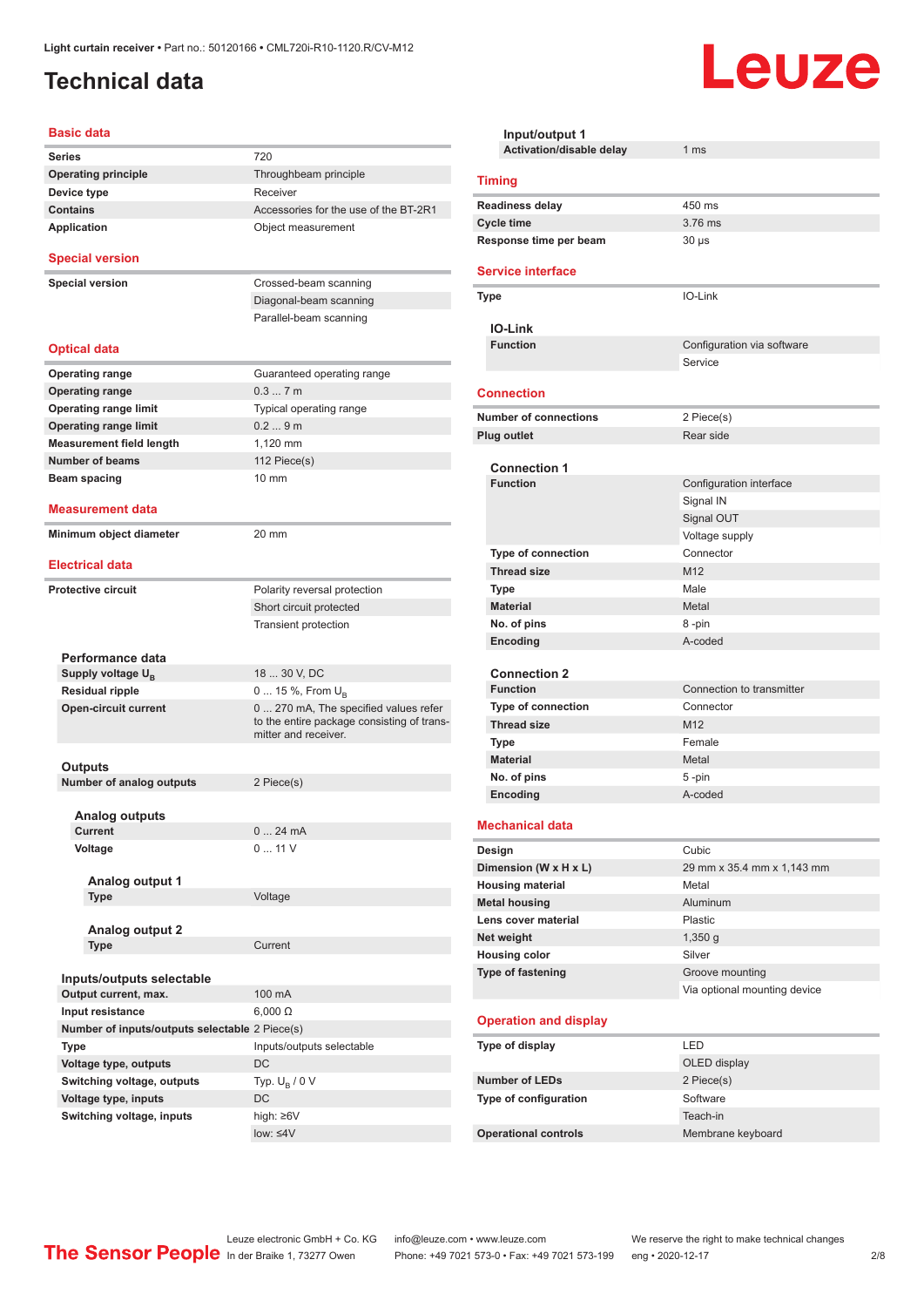### **Technical data**

# Leuze

#### **Environmental data**

| Ambient temperature, operation | $-30$ 60 °C    |  |
|--------------------------------|----------------|--|
| Ambient temperature, storage   | $-40$ 70 °C    |  |
| <b>Certifications</b>          |                |  |
| Degree of protection           | IP 65          |  |
| <b>Protection class</b>        | $\mathbf{III}$ |  |
| <b>Certifications</b>          | c CSA US       |  |
| <b>Standards applied</b>       | IEC 60947-5-2  |  |

#### **Classification**

| <b>Customs tariff number</b> | 90314990 |
|------------------------------|----------|
| eCl@ss 5.1.4                 | 27270910 |
| eCl@ss 8.0                   | 27270910 |
| eCl@ss 9.0                   | 27270910 |
| eCl@ss 10.0                  | 27270910 |
| eCl@ss 11.0                  | 27270910 |
| <b>ETIM 5.0</b>              | EC002549 |
| <b>ETIM 6.0</b>              | EC002549 |
| <b>ETIM 7.0</b>              | EC002549 |
|                              |          |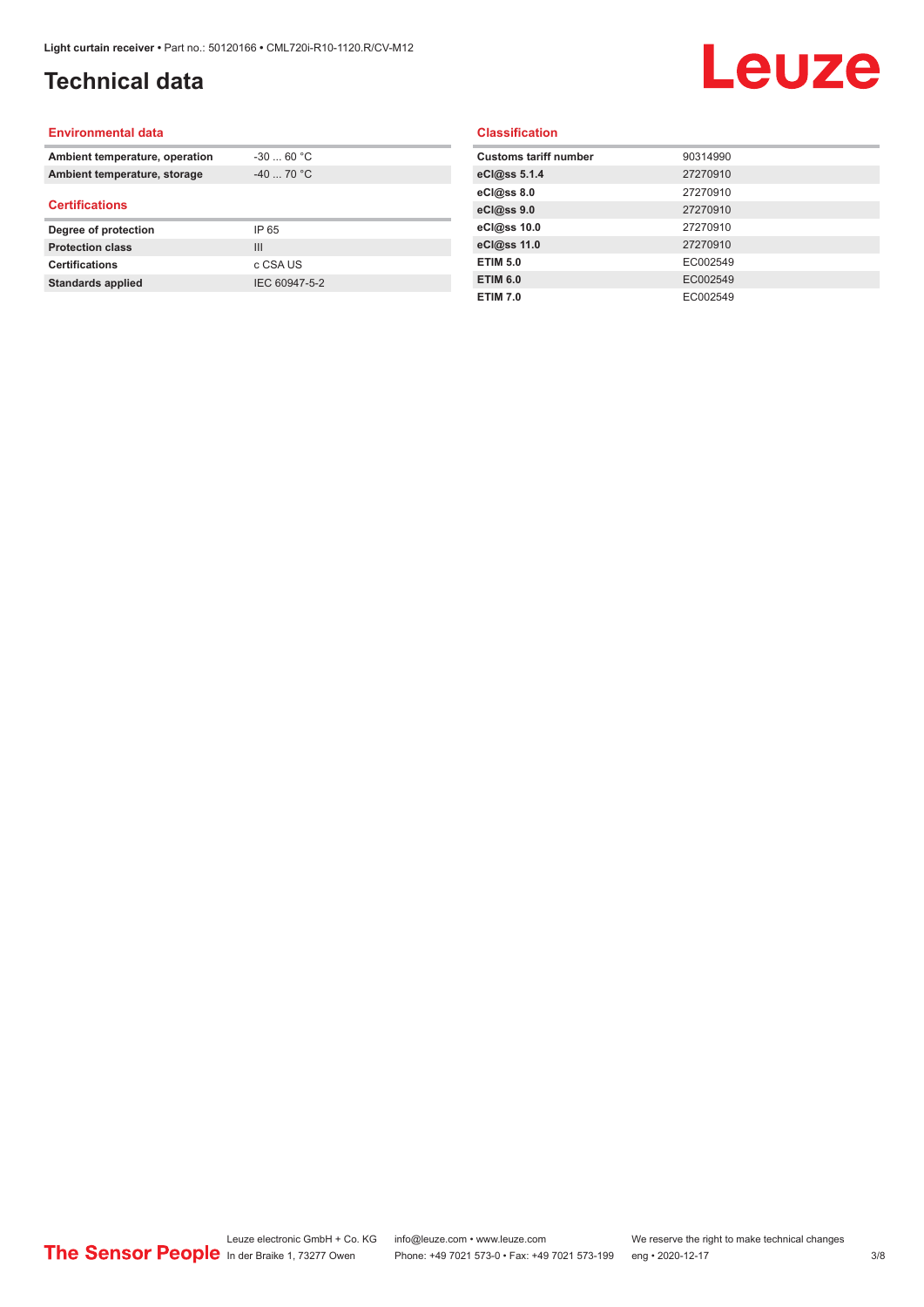### <span id="page-3-0"></span>**Dimensioned drawings**

All dimensions in millimeters



- B Measurement field length 1120 mm
- F M6 thread

G Fastening groove

- R Receiver
	- Y 5 mm

T Transmitter

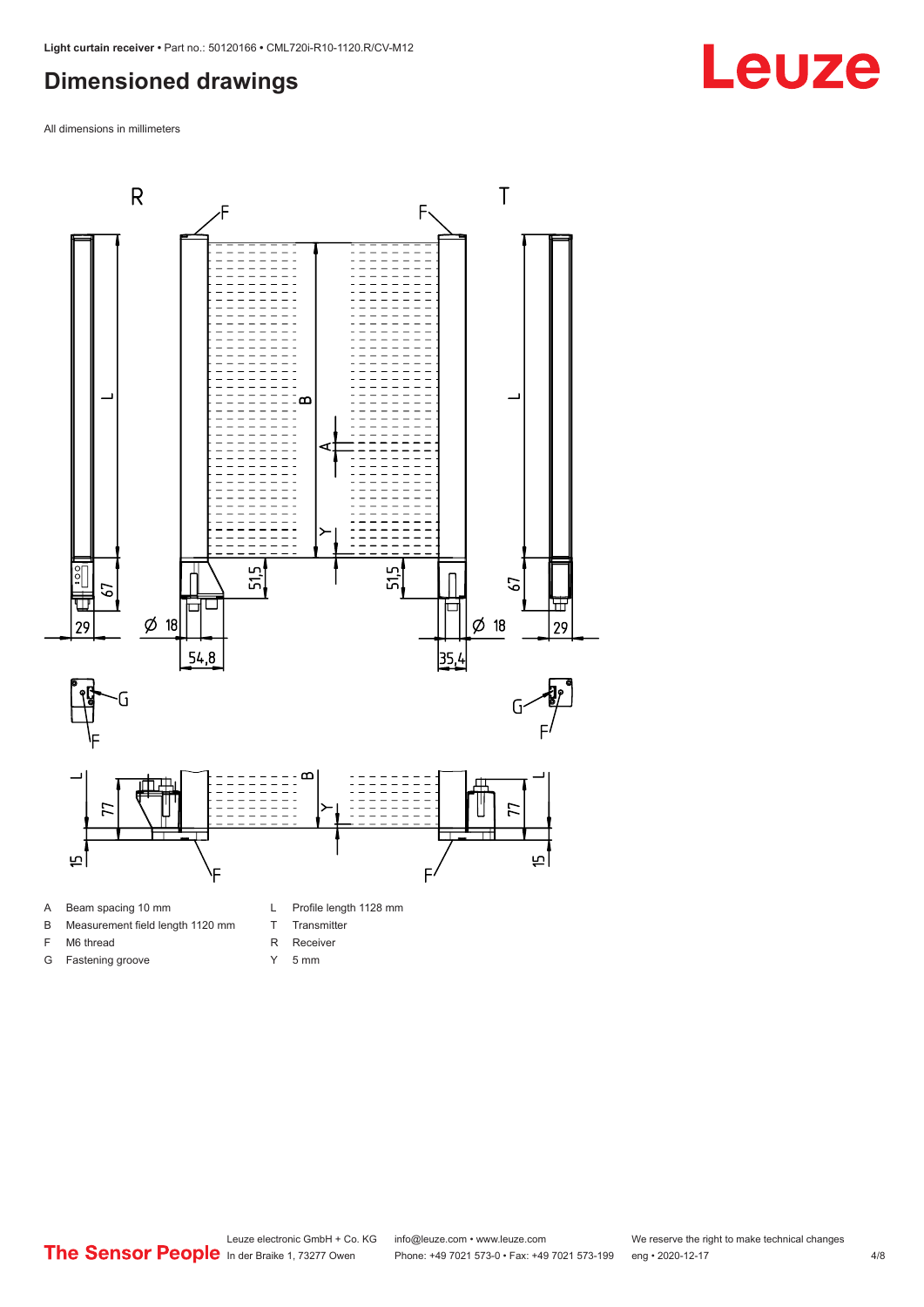### <span id="page-4-0"></span>**Dimensioned drawings**





A PWR / SW IN / OUT

### **Electrical connection**

**Connection 1**

| <b>Function</b>    | Configuration interface |
|--------------------|-------------------------|
|                    | Signal IN               |
|                    | Signal OUT              |
|                    | Voltage supply          |
| Type of connection | Connector               |
| <b>Thread size</b> | M12                     |
| <b>Type</b>        | Male                    |
| <b>Material</b>    | Metal                   |
| No. of pins        | 8-pin                   |
| Encoding           | A-coded                 |

#### **Pin Pin assignment**

| 1              | $V +$            |
|----------------|------------------|
| $\overline{2}$ | I/O <sub>1</sub> |
| 3              | GND              |
| $\overline{4}$ | IO-Link          |
| 5              | I/O <sub>2</sub> |
| 6              | OUT V            |
| 7              | OUT mA           |
| 8              | <b>AGND</b>      |
|                |                  |



#### **Connection 2**

| <b>Function</b>    | Connection to transmitter |
|--------------------|---------------------------|
| Type of connection | Connector                 |
| <b>Thread size</b> | M <sub>12</sub>           |
| <b>Type</b>        | Female                    |
| <b>Material</b>    | Metal                     |
| No. of pins        | $5$ -pin                  |
| Encoding           | A-coded                   |

#### **Pin Pin assignment**

| л              | <b>FE/SHIELD</b> |
|----------------|------------------|
| $\overline{2}$ | V+               |
| 3              | <b>GND</b>       |
| 4              | RS 485 Tx+       |
| 5              | RS 485 Tx-       |

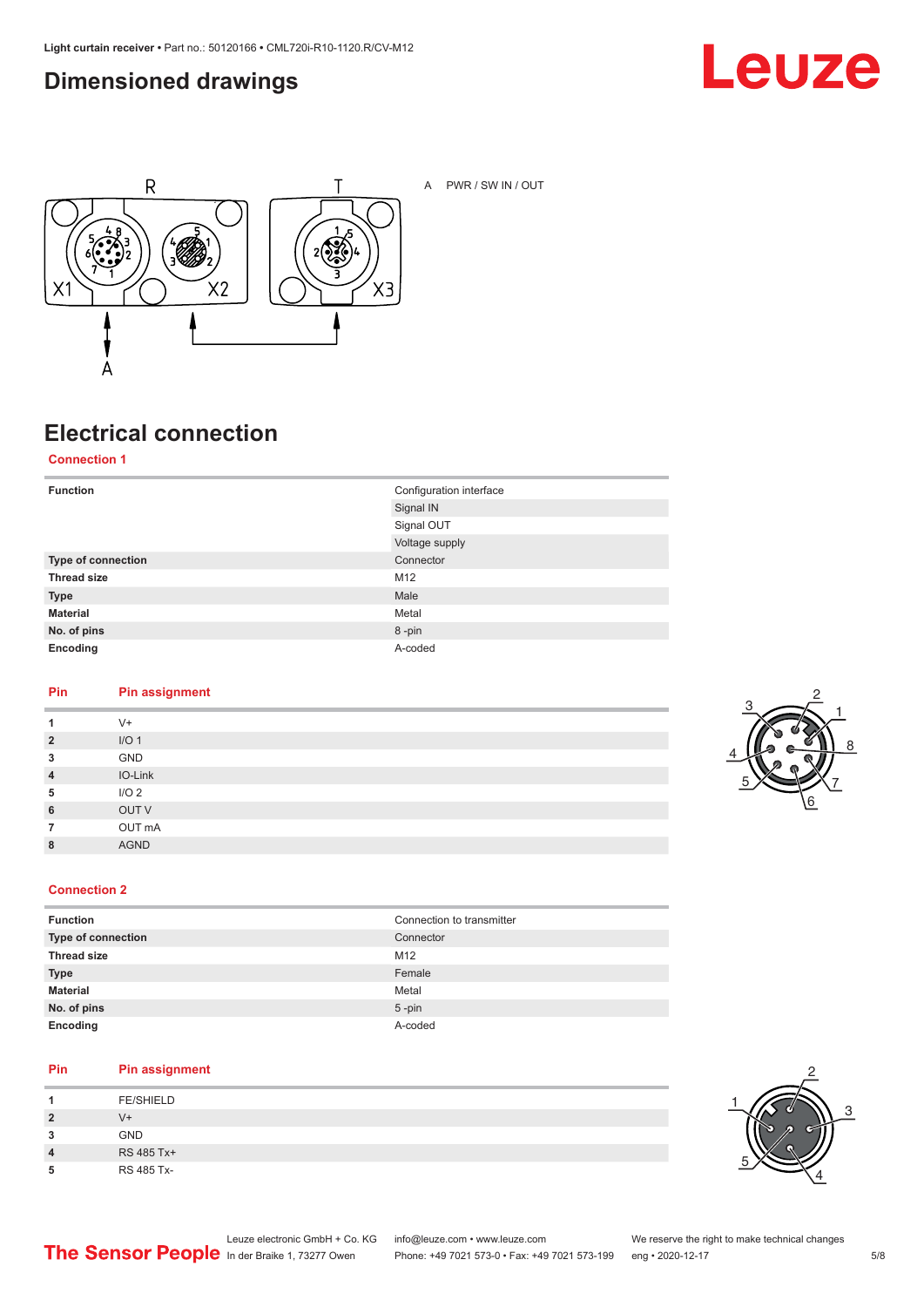### <span id="page-5-0"></span>**Operation and display**

| <b>LED</b>     | <b>Display</b>           | <b>Meaning</b>                         |
|----------------|--------------------------|----------------------------------------|
|                | Green, continuous light  | Operational readiness                  |
|                | Green, flashing          | Teach / error                          |
| $\overline{2}$ | Yellow, continuous light | Light path free, with function reserve |
|                | Yellow, flashing         | No function reserve                    |
|                | Off                      | Object detected                        |

### **Suitable transmitters**

| Part no. | <b>Designation</b>         | <b>Article</b>               | <b>Description</b>                                                        |
|----------|----------------------------|------------------------------|---------------------------------------------------------------------------|
| 50119493 | CML720i-T10-<br>1120.R-M12 | Light curtain<br>transmitter | Operating range: 0.3  6 m<br>Connection: Connector, M12, Rear side, 5-pin |

#### **Part number code**

Part designation: **CML7XXi-YZZ-AAAA.BCCCDDD-EEEFFF**

| <b>CML</b>           | <b>Operating principle</b><br>Measuring light curtain                                                                                     |
|----------------------|-------------------------------------------------------------------------------------------------------------------------------------------|
| 7XXi                 | <b>Series</b><br>720i: 720i series<br>730i: 730i series                                                                                   |
| Y                    | Device type<br>T: transmitter<br>R: receiver                                                                                              |
| <b>ZZ</b>            | <b>Beam spacing</b><br>05:5 mm<br>10:10 mm<br>20:20 mm<br>40:40 mm                                                                        |
| <b>AAAA</b>          | Measurement field length [mm], dependent on beam spacing                                                                                  |
| в                    | Equipment<br>A: connector outlet, axial<br>R: rear connector outlet                                                                       |
| CCC                  | Interface<br>L: IO-Link<br>/CN: CANopen<br>/PB: PROFIBUS<br>/PN: PROFINET<br>/CV: Analog current and voltage output<br>/D3: RS 485 Modbus |
| <b>DDD</b>           | <b>Special equipment</b><br>-PS: Power Setting                                                                                            |
| <b>EEE</b>           | <b>Electrical connection</b><br>M12: M12 connector                                                                                        |
| <b>FFF</b>           | -EX: Explosion protection                                                                                                                 |
| <b>Note</b>          |                                                                                                                                           |
|                      |                                                                                                                                           |
| $\ddot{\phantom{1}}$ | $\&$ A list with all available device types can be found on the Leuze website at www.leuze.com.                                           |

Leuze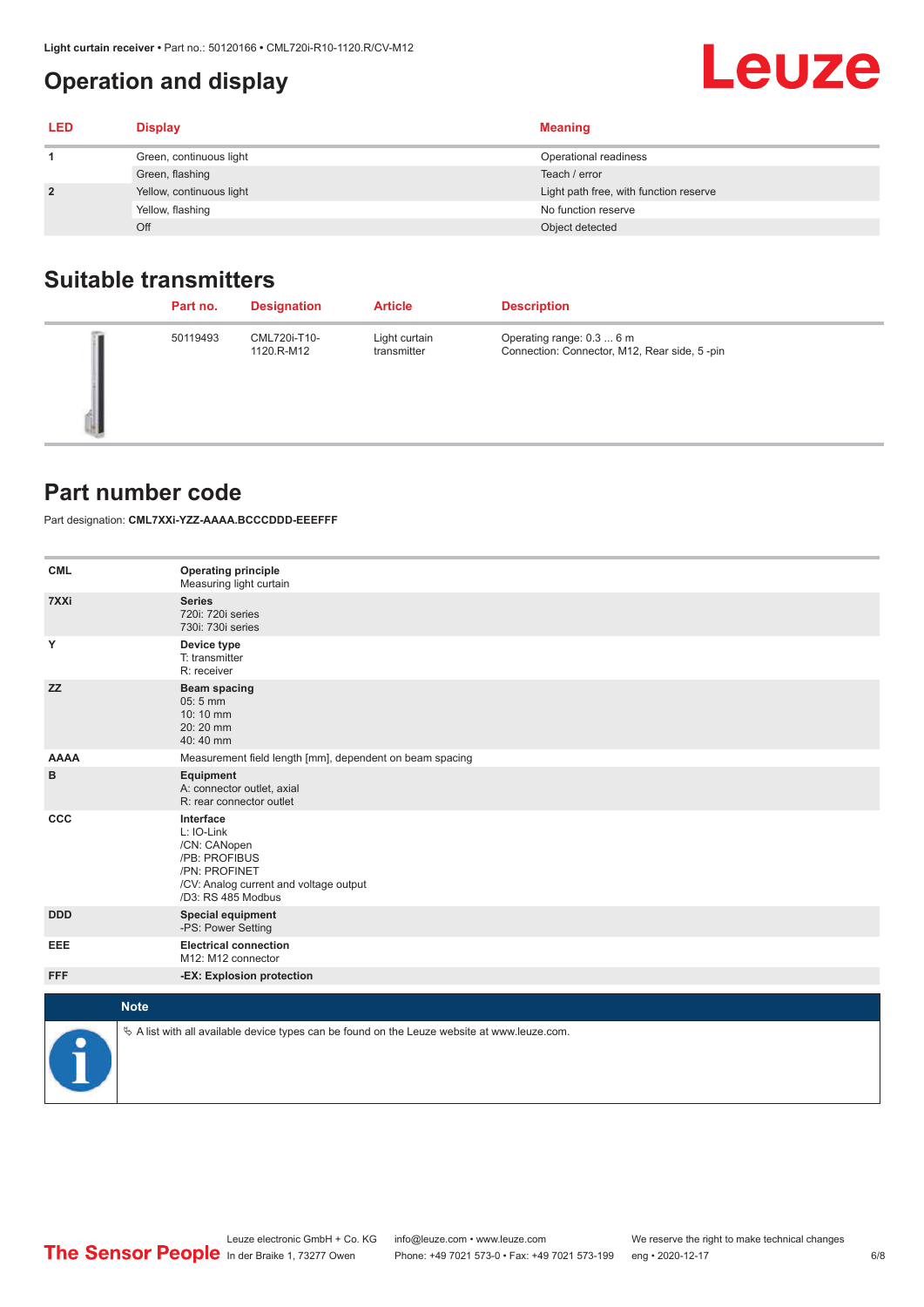#### <span id="page-6-0"></span>**Notes**



#### **Observe intended use!**

 $\%$  This product is not a safety sensor and is not intended as personnel protection.

 $\%$  The product may only be put into operation by competent persons.

 $\%$  Only use the product in accordance with its intended use.

| <b>For UL applications:</b>                                                                                                                                                       |
|-----------------------------------------------------------------------------------------------------------------------------------------------------------------------------------|
| $\%$ For UL applications, use is only permitted in Class 2 circuits in accordance with the NEC (National Electric Code).                                                          |
| V These proximity switches shall be used with UL Listed Cable assemblies rated 30V, 0.5A min, in the field installation, or equivalent (categories: CYJV/<br>CYJV7 or PVVA/PVVA7) |

#### **Accessories**

#### Connection technology - Connection cables

|   | Part no. | <b>Designation</b> | <b>Article</b>   | <b>Description</b>                                                                                                                                          |
|---|----------|--------------------|------------------|-------------------------------------------------------------------------------------------------------------------------------------------------------------|
| ▇ | 50135128 | KD S-M12-8A-P1-050 | Connection cable | Connection 1: Connector, M12, Axial, Female, A-coded, 8-pin<br>Connection 2: Open end<br>Shielded: Yes<br>Cable length: 5,000 mm<br>Sheathing material: PUR |

#### Connection technology - Interconnection cables

|   |               | Part no. | <b>Designation</b>                     | <b>Article</b>        | <b>Description</b>                                                                                                                                                                                                                                    |
|---|---------------|----------|----------------------------------------|-----------------------|-------------------------------------------------------------------------------------------------------------------------------------------------------------------------------------------------------------------------------------------------------|
| ▤ | $\cdots$<br>Þ | 50129781 | <b>KDS DN-M12-5A-</b><br>M12-5A-P3-050 | Interconnection cable | Suitable for interface: IO-Link, DeviceNet, CANopen<br>Connection 1: Connector, M12, Axial, Female, A-coded, 5-pin<br>Connection 2: Connector, M12, Axial, Male, A-coded, 5-pin<br>Shielded: Yes<br>Cable length: 5,000 mm<br>Sheathing material: PUR |

#### Mounting technology - Mounting brackets

|                                               | Part no. | <b>Designation</b> | <b>Article</b>      | <b>Description</b>                                                                                                                                                                                                        |
|-----------------------------------------------|----------|--------------------|---------------------|---------------------------------------------------------------------------------------------------------------------------------------------------------------------------------------------------------------------------|
| $\frac{1}{2}$ , $\frac{1}{2}$ , $\frac{1}{2}$ | 50142900 | BT 700M.5-2SET     | Mounting device set | Design of mounting device: Bracket mounting<br>Fastening, at system: Through-hole mounting, T slotted hole<br>Mounting bracket, at device: Screw type, Sliding block<br>Type of mounting device: Rigid<br>Material: Steel |

Leuze